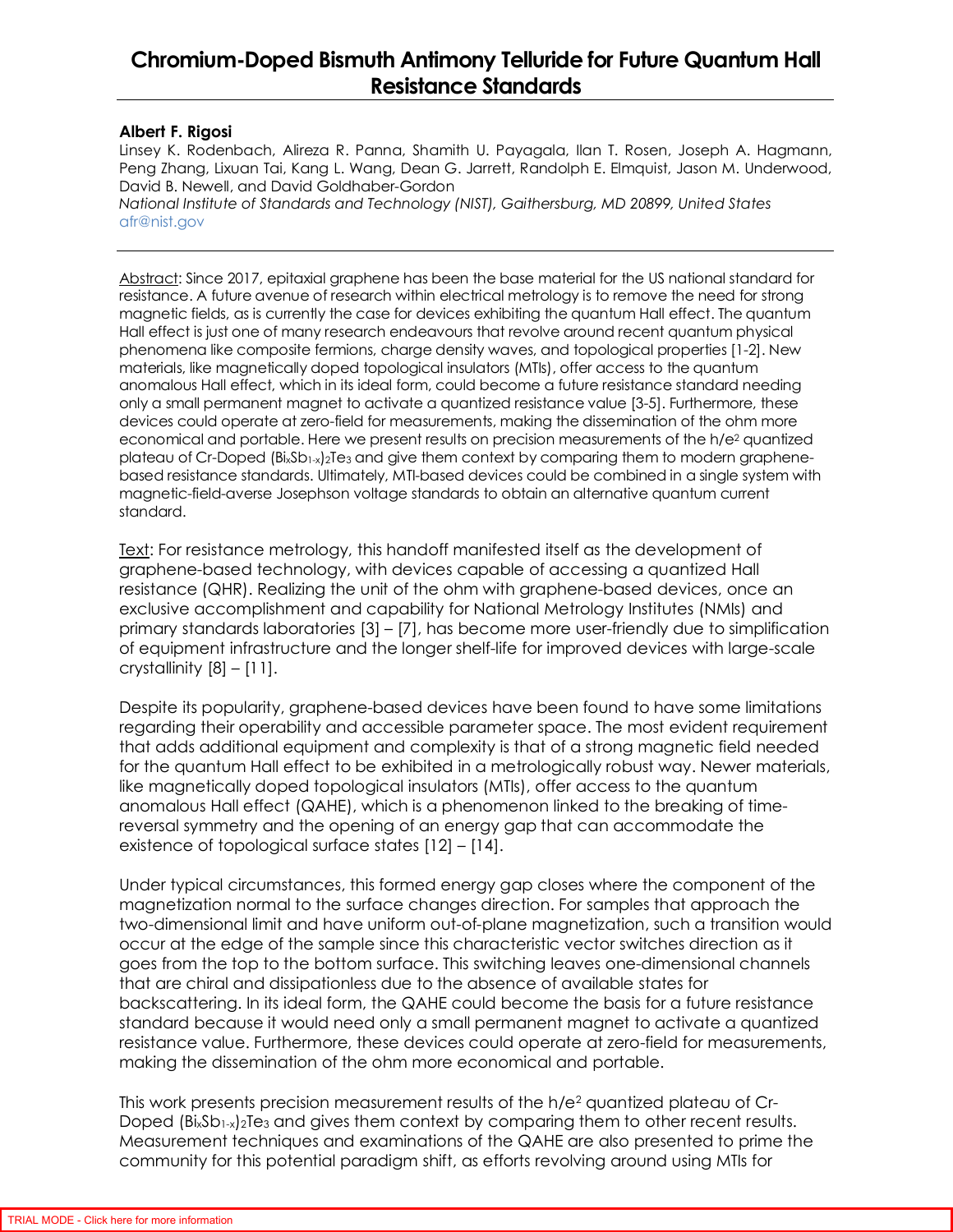metrology continue to grow. Additionally, this forward-looking study will examine typical critical currents, longitudinal and Hall resistivity behaviors, and measurement noise data to better understand how one should expect MTI-based devices to be used as possible successors to graphene-based technology (both single-element and p-n junction-based devices [15]). Accompanying uncertainty budgets are described and show that MTIs are within the realm of being applied as standards in the near future, despite stringent temperature requirements.

The growth of the 6 quintuple layers of high-quality single-crystalline Cr-Doped  $(B_xSD_{1-x})_2Te_3$ film took place on a semi-insulating GaAs (111)B substrate, with details provided in other work [12]. MTI-based devices were fabricated using direct-write optical photolithography. The electrical contact pads consisted of a 5 nm Ti adhesion layer and 100 nm Au. To implement a top gate, a dielectric layer of 1 nm of Al had to first be uniformly deposited to act as a seed layer. This thin layer was oxidized before depositing about 40 nm of Al. The top gate was deposited by evaporating 5 nm Ti and 85 nm Au.

Devices were mounted onto a chip carrier (JCC2824001 package, or JCC-28), which was tested to ensure that it was non-magnetic. An example diagram of the sample design and optical image are shown in Fig. 1 (a) and (b). It should be noted that there are two pairs of orthogonal electrical contacts for measuring the QAHE (labeled  $ρ<sub>x</sub>$  and  $ρ'<sub>x</sub>$ ) and two pairs of contacts for measuring the longitudinal resistivity.

For precision measurements of the device, a 12-bit binary cryogenic current comparator (CCC) was used. A CCC realizes an unknown resistance ratio *R*1/*R*2, from the inverse ratio of the dc bias currents *I*1 and *I*2. It consists of a superconducting toroidal screen which houses the superconducting windings *N*1 and *N*2. When a dc current is passed through these windings, due to the Meissner effect, a net current exists on the surface of the superconducting screen. The magnetic flux due to this net current imbalance is detected using a superconducting quantum interference device.

The assessment of the MTI-based devices is shown in Fig. 2. A summary of the precision measurements of  $ρ_∞$  and the QAHE are shown in (a) and (b), respectively, with data also including two summarizing points from previous studies. Applied currents vary and the following MTI measurements are represented: 2018 NIST/Stanford University (green), Physikalisch-Technische Bundesanstalt/University of Würzburg (red), this work's first device (black), and the second device (blue). The cyan region in (b) marks the boundary for data points going beneath one part in 10<sup>7</sup> . All error bars represent *k* = 1 type A and B combined uncertainties.

**Commercial equipment, instruments, and materials are identified in this paper in order to specify the experimental procedure adequately. Such identification is not intended to imply recommendation or endorsement by the National Institute of Standards and Technology or the United States government, nor is it intended to imply that the materials or equipment identified are necessarily the best available for the purpose.** 

**Work presented herein was performed, for a subset of the authors, as part of their official duties for the United States Government. Funding is hence appropriated by the United States Congress directly. This material is based upon work partially supported by the Department of Energy, Office of Science, Basic Energy Sciences, Materials Sciences and Engineering Division, under Contract DE-AC02-76SF00515.**

## REFERENCES

[1] U. Wurstbauer, D. Majumder, S. S. Mandal, I. Dujovne, T. D. Rhone, et al. Phys. Rev. Lett. **107**, 066804 (2011).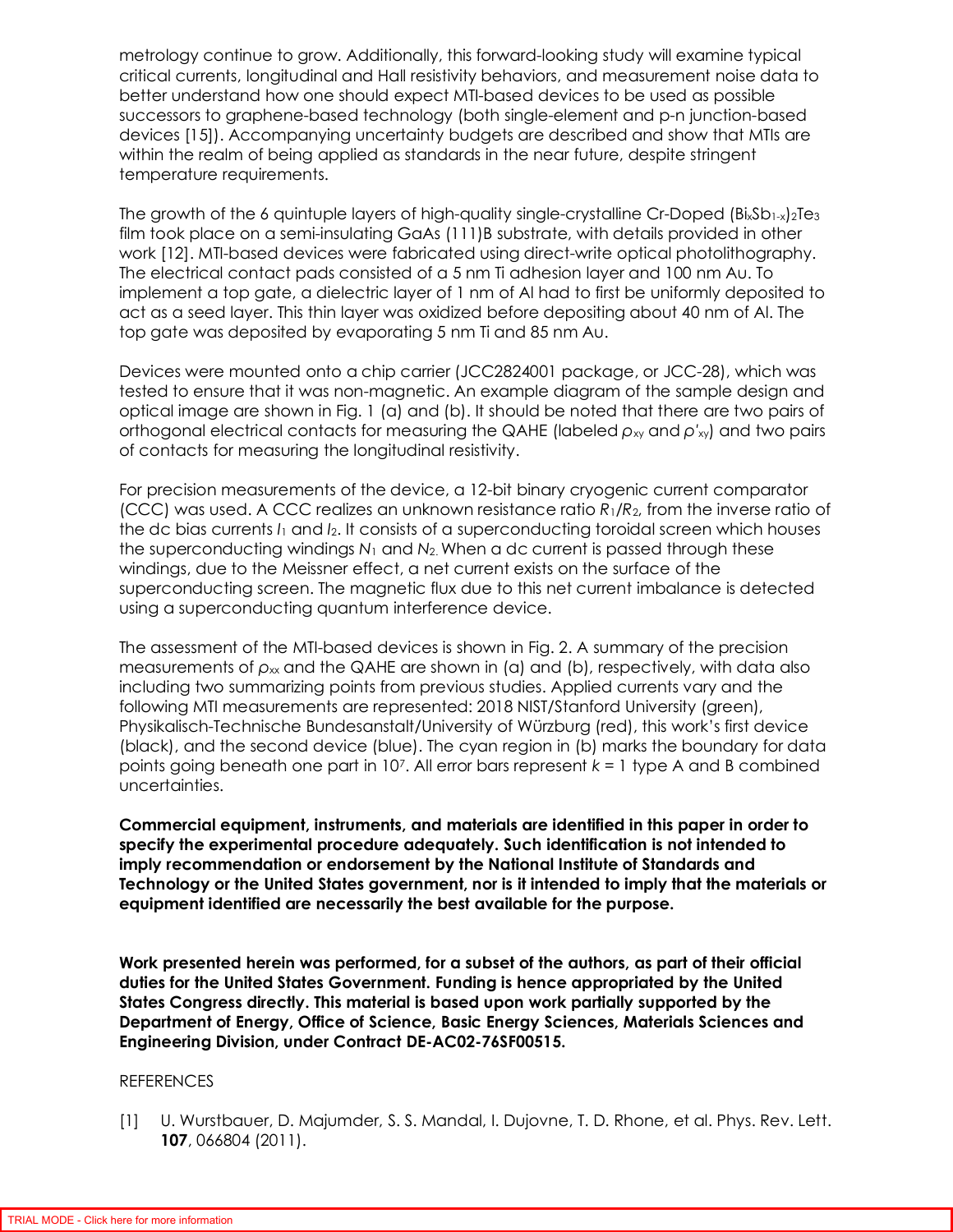- [2] H. M. Hill, S. Chowdhury, J. R. Simpson, A. F. Rigosi, D. B. Newell, H. Berger, F. Tavazza, and A. R. Hight Walker, Phys. Rev. B **99**, 174110 (2019).
- [3] A. F. Rigosi, C.-I. Liu, B.-Y. Wu, H.-Y. Lee, M. Kruskopf, Y. Yang, H. M. Hill, J. Hu, E. G. Bittle, J. Obrzut, A. R. Hight Walker, R. E. Elmquist, and D. B. Newell, Microelectron. Eng. **194**, 51-5 (2018).
- [4] T. Oe, A. F. Rigosi, M. Kruskopf, B. Y. Wu, H. Y. Lee, Y. Yang, R. E. Elmquist, N. H. Kaneko, D. G. Jarrett, IEEE Trans. Instrum. Meas. **69**, 3103-8 (2019).
- [5] J. Hu, A. F. Rigosi, M. Kruskopf, Y. Yang, B. Y. Wu, J. Tian, *et al.* Sci. Rep., **8**, 1-11 (2018).
- [6] M. Kruskopf, A. F. Rigosi, A. R. Panna, M. Marzano, D. Patel, H. Jin, D. B. Newell, and R. E. Elmquist, Metrologia **56**, 065002 (2019).
- [7] A. F. Rigosi, D. Patel, M. Marzano, M. Kruskopf, H. M. Hill, H. Jin, J. Hu, A. R. Hight Walker, M. Ortolano, L. Callegaro, C.-T. Liang, and D. B. Newell, Carbon **154**, 230 (2019).
- [8] A. F. Rigosi, H. M. Hill, N. R. Glavin, S. J. Pookpanratana, Y. Yang, A. G. Boosalis, J. Hu, A. Rice, A. A. Allerman, N. V. Nguyen, C. A. Hacker, R. E. Elmquist, A. R. Hight Walker, and D. B. Newell, 2D Mater. **5**, 011011 (2017).
- [9] H. M. Hill, A. F. Rigosi, S. Chowdhury, Y. Yang, N. V. Nguyen, F. Tavazza, R. E. Elmquist, D. B. Newell, and A. R. Hight Walker, Phys. Rev. B **96**, 195437 (2017).
- [10] A. F. Rigosi, N. R. Glavin, C.-I. Liu, Y. Yang, J. Obrzut, H. M. Hill, J. Hu, H.-Y. Lee, A. R. Hight Walker, C. A. Richter, R. E. Elmquist, and D. B. Newell, Small **13**, 1700452 (2017).
- [11] A. F. Rigosi, M. Marzano, A. Levy, H. M. Hill, D. K. Patel, M. Kruskopf, H. Jin, R. E. Elmquist, and D. B. Newell, Physica B **582**, 411971 (2020).
- [12] E. J. Fox, et al. Phys. Rev. B. **98**, 075145 (2018).
- [13] M. Götz, et al. Appl. Phys. Lett. **112**, 072102 (2018).
- [14] Y. Okazaki, et al. Nat. Phys. 13, 1-5 (2021).
- [15] J. Hu, A. F. Rigosi, J. U. Lee, H.-Y. Lee, Y. Yang, C.-I Liu, R. E. Elmquist, and D. B. Newell, Phys. Rev. B **98**, 045412 (2018).

## Figures



**Figure 1:** Fabrication of a MTI-based device and a basic top gate characterization of the longitudinal resistance.